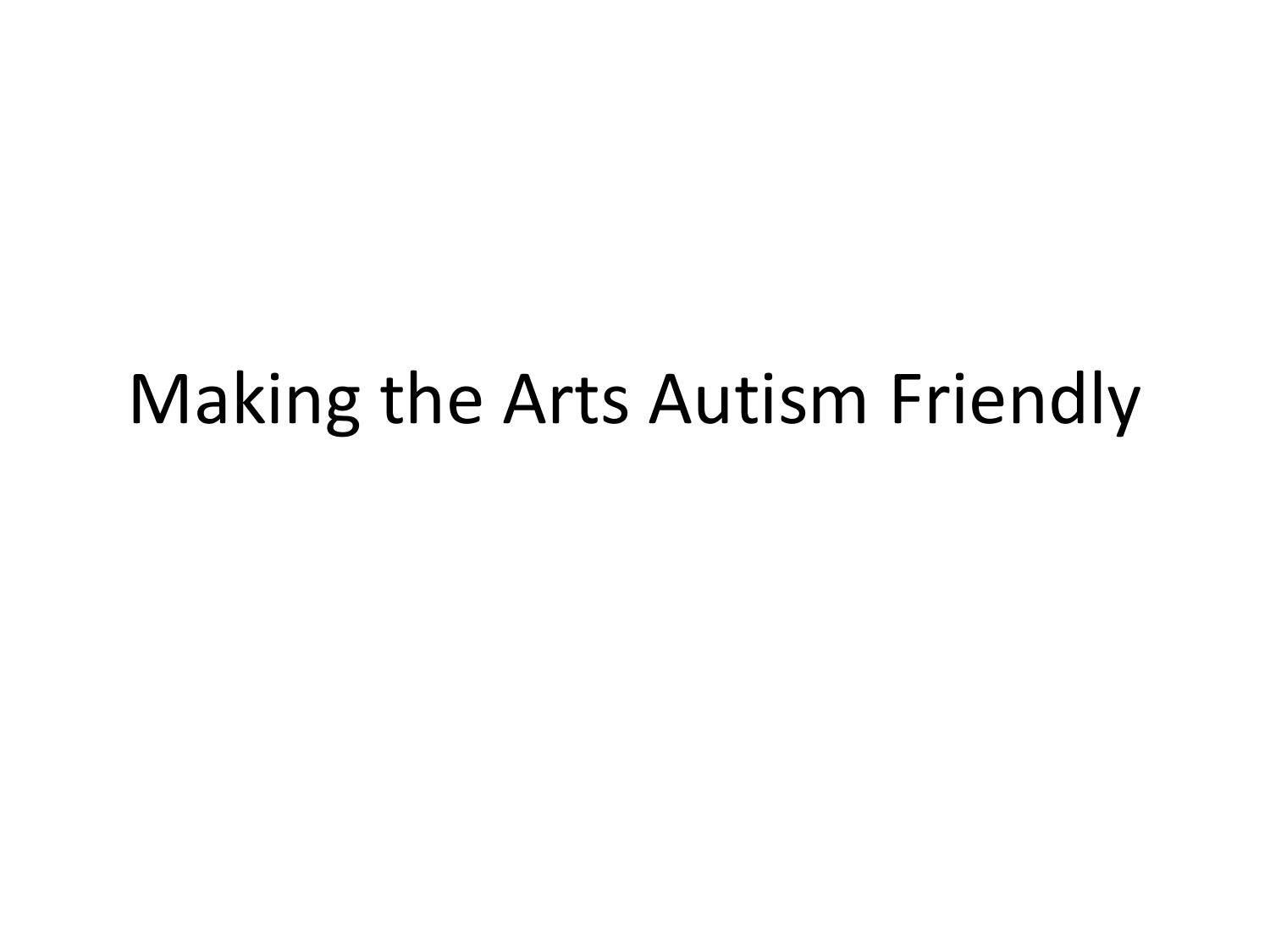### Autism Prevalence

- 1 in 88 children have an Autism Spectrum Disorder
- Cause thought to be combination of genetics and environment
- Research shows multiple genes involved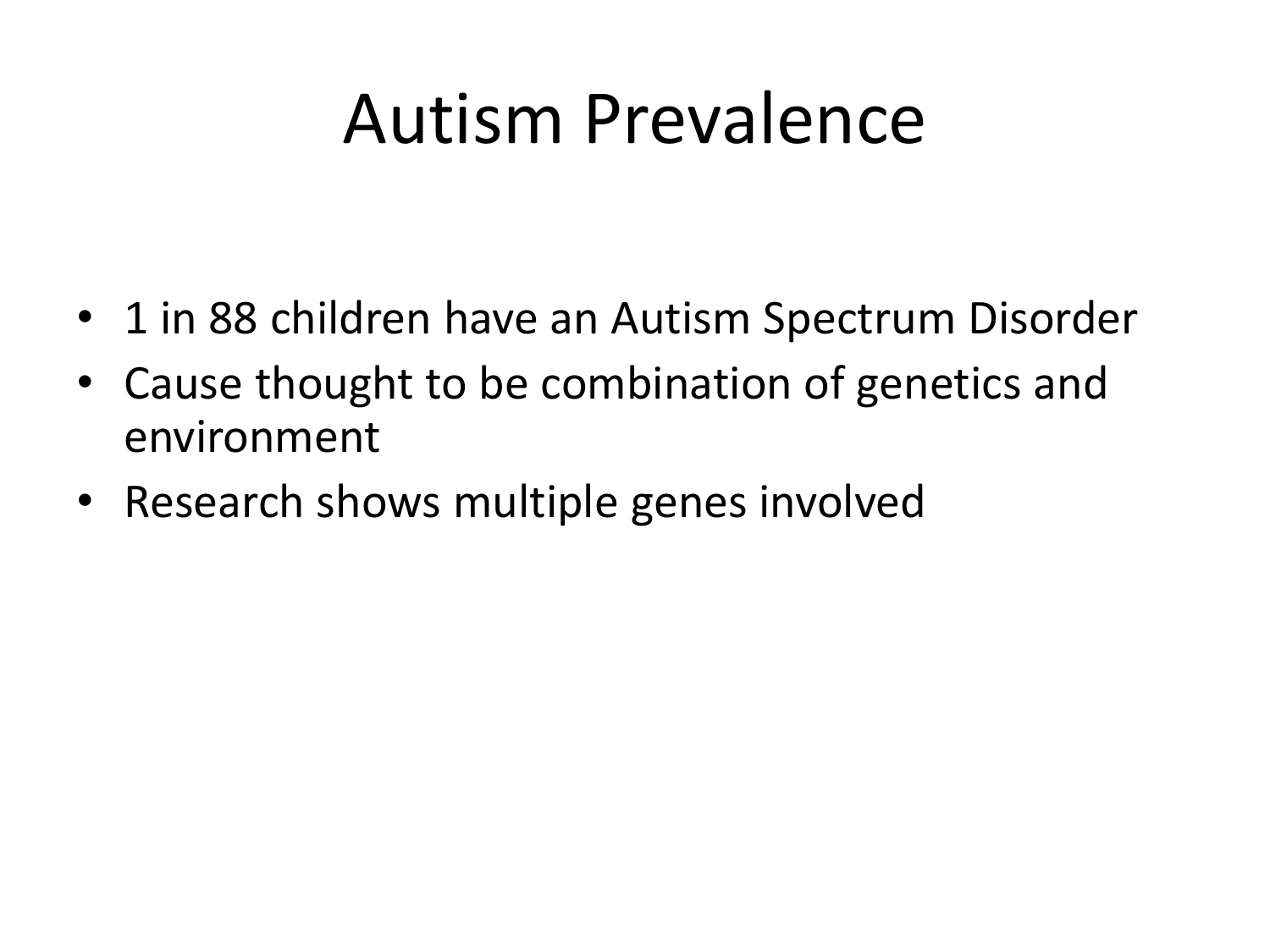## Autism Spectrum Disorders

- Complex disorder
- Individuals vary greatly
- A Brain disorder different wiring.
- Diagnosed based on symptoms.
- Spectrum symptoms can be mild to severe.
- Full Range of IQ scores represented.
- Treatable, not curable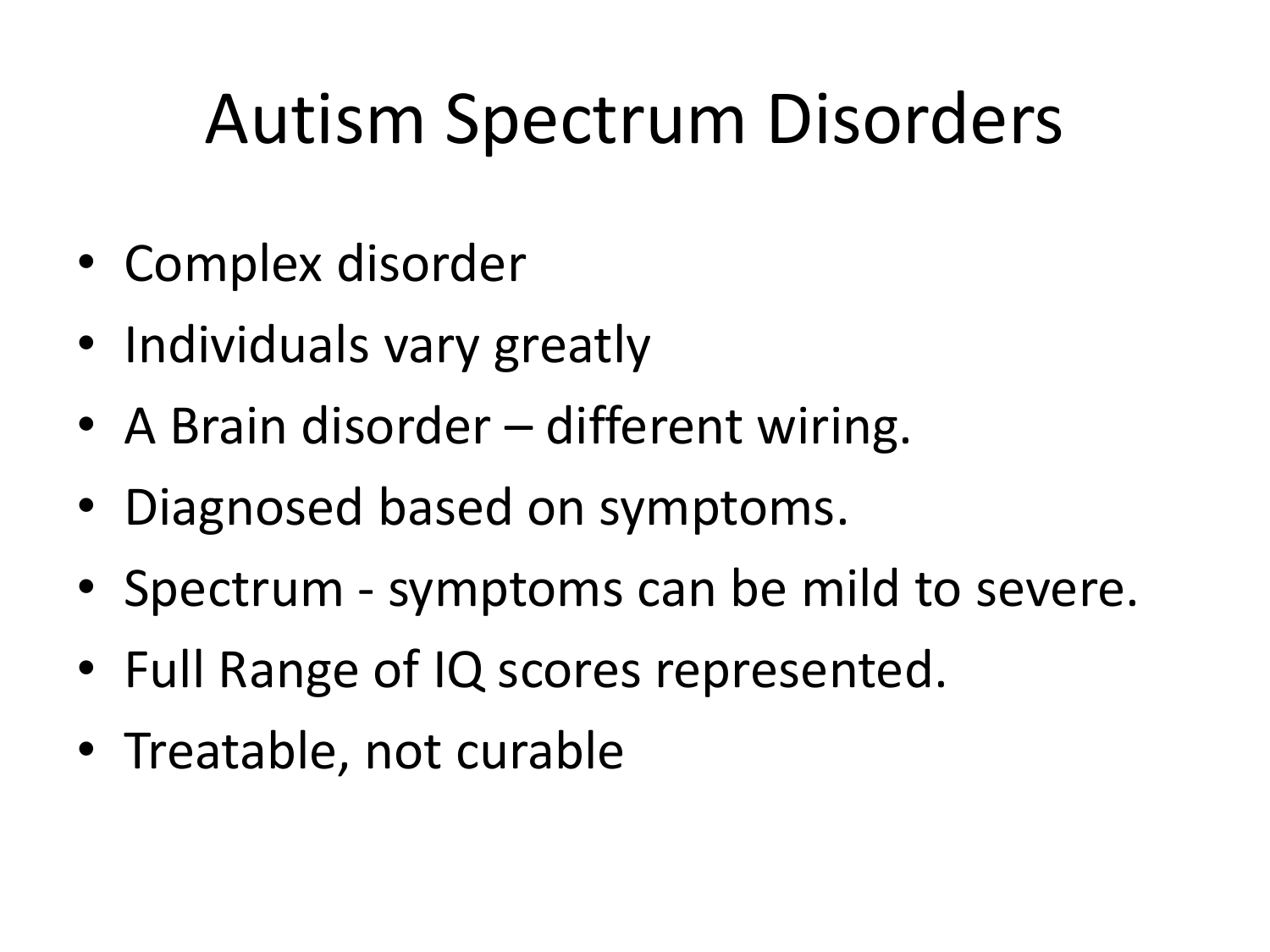### Symptoms of ASD

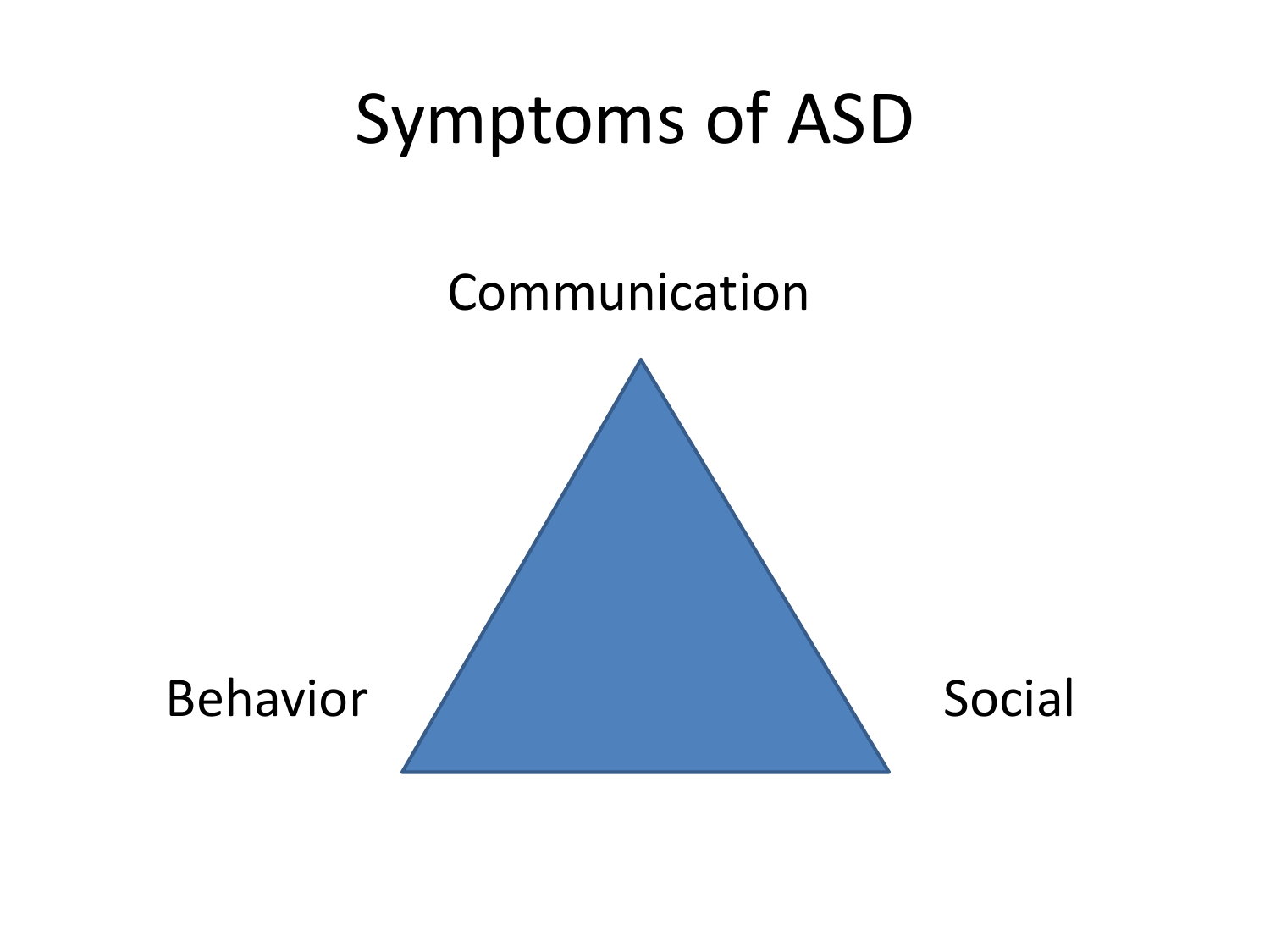#### Continuum of ASD

More Severe Less Severe

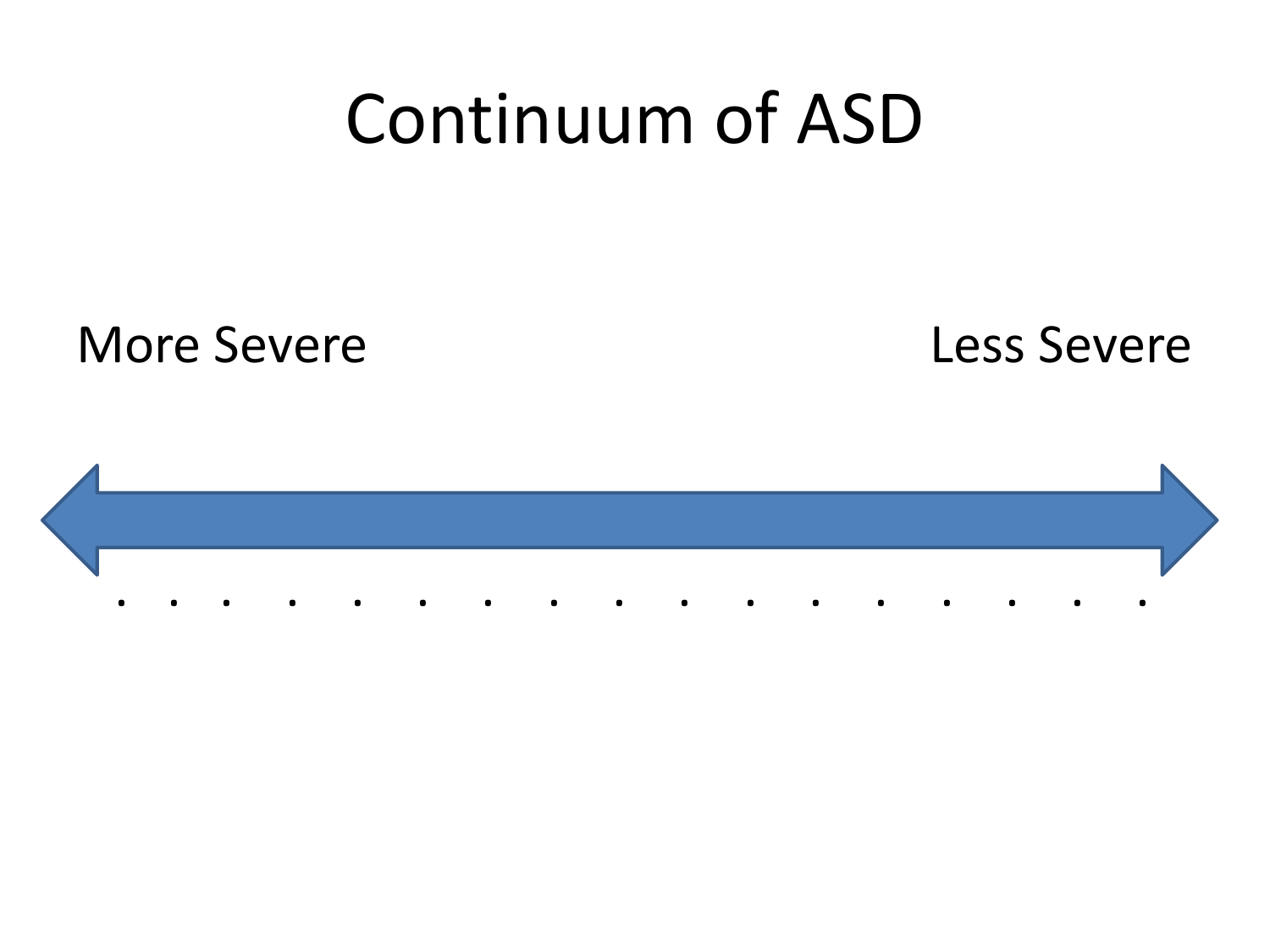#### Social Behavior Across the Spectrum

- Severe May have no response to social interaction and no initiation.
- Moderate May have few stereotyped ways of interacting with others to meet needs, not sustained, does not understand social etiquette between people or groups.
- Mild May have odd interactions and limited comprehension of other people's behavior. Inadvertently offensive to others. May be gullible or defensive.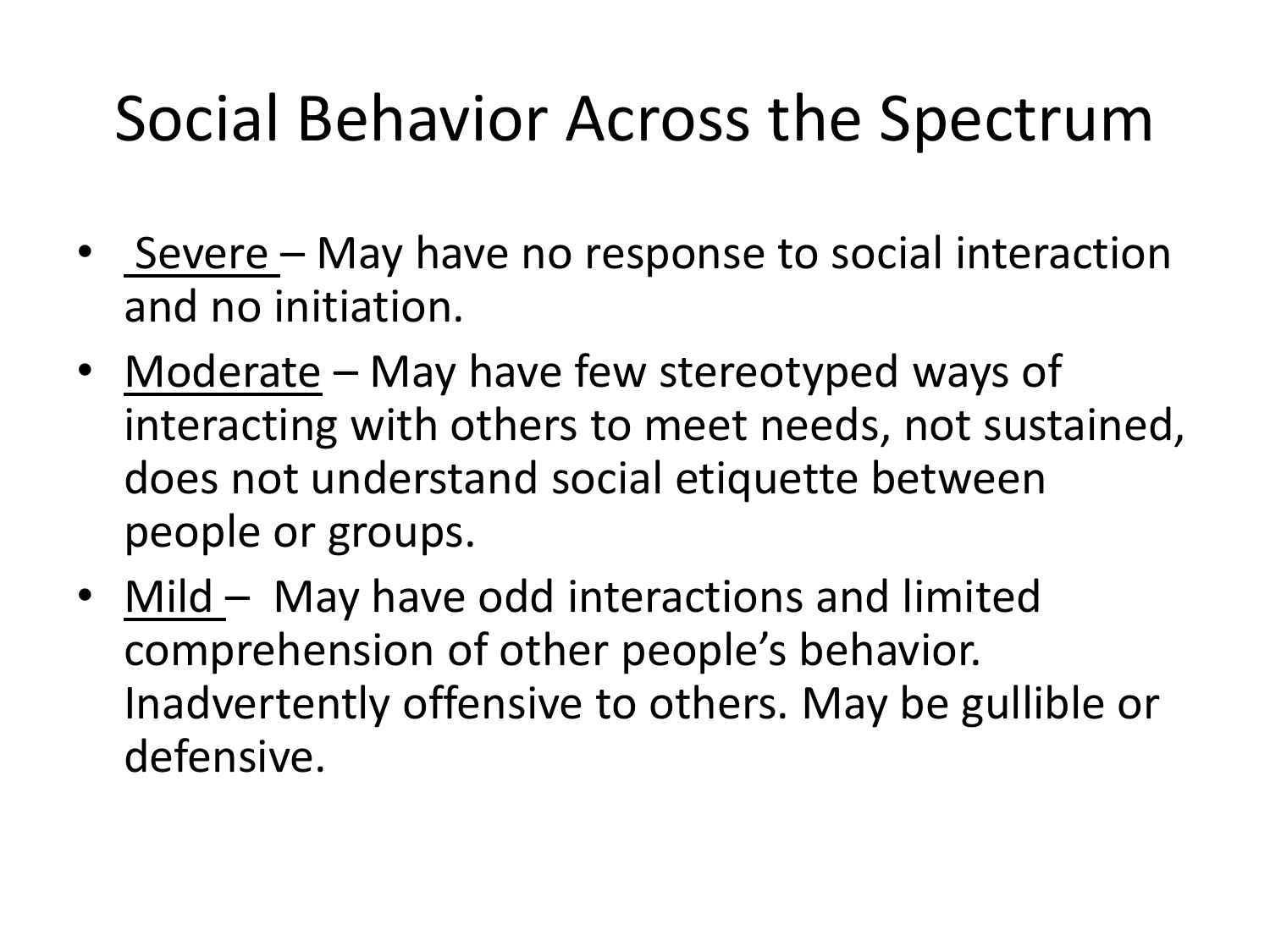## Behavioral Impairment Across the Spectrum

- Severe may have no interest in toys, lack of eye contact, repetitive stimulatory behaviors.
- Moderate May not play with toys as intended focus on wheels or lining up. May insist on same routine. Possible tantrums when frustrated.
- Mild Plays with toys as intended but play may be stereotyped (always the same). May precisely imitate tv or movies. May have excessive interest in particular topic. Difficulty accepting changes and interacting with others may lead to withdraw and isolation.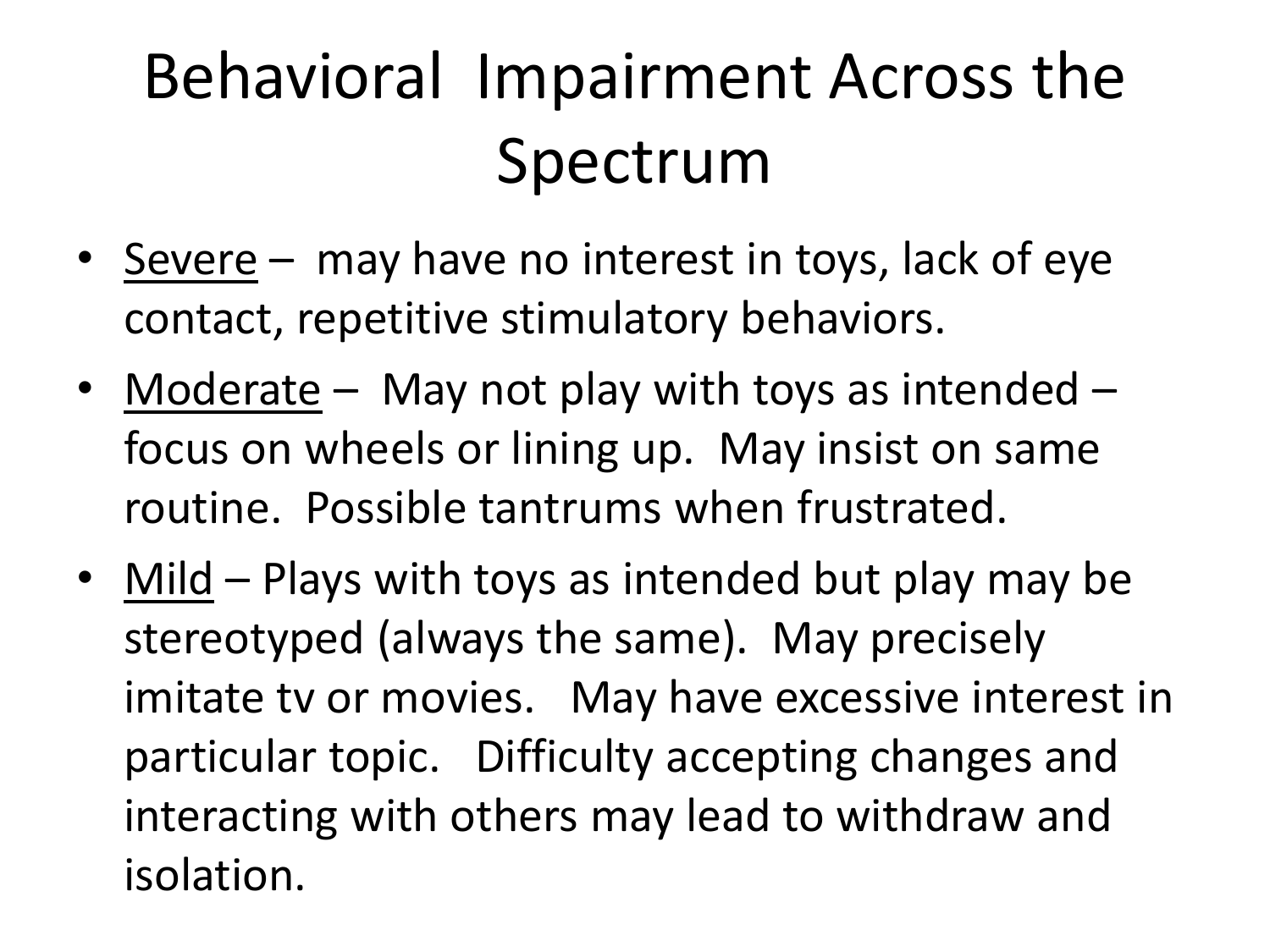## Communication Impairment Across the Spectrum

- Severe May not communicate at all and not responsive receptively.
- Moderate May use words or gestures to meet needs and communicate basic information. Has some receptive ability. May be echoic (repeat).
- Mild Good quality of speech and grammar but deficits in comprehension of idioms, metaphors and stories. Talks excessively about interest areas. Difficulty in reciprocal conversation.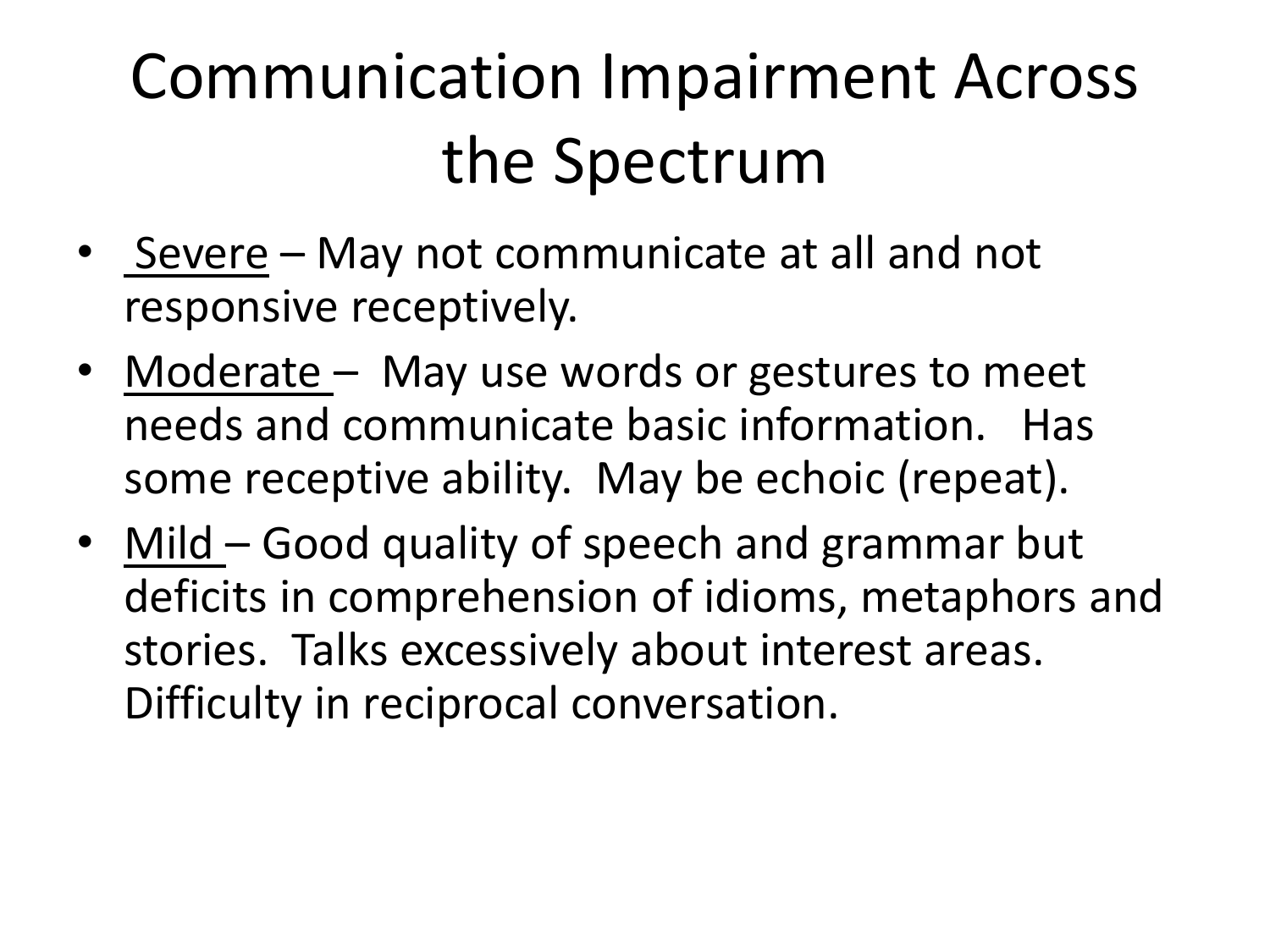## Other symptoms

- Sensory sensitivity
- Abnormalities in eating patterns
- Motor clumsiness
- Sleep disorders
- High pain threshold
- Unusual emotional responses
- Behavioral difficulties aggression, self injury
- Fascination with certain stimuli
- ADHD impulsivity, short attention span
- Need for routine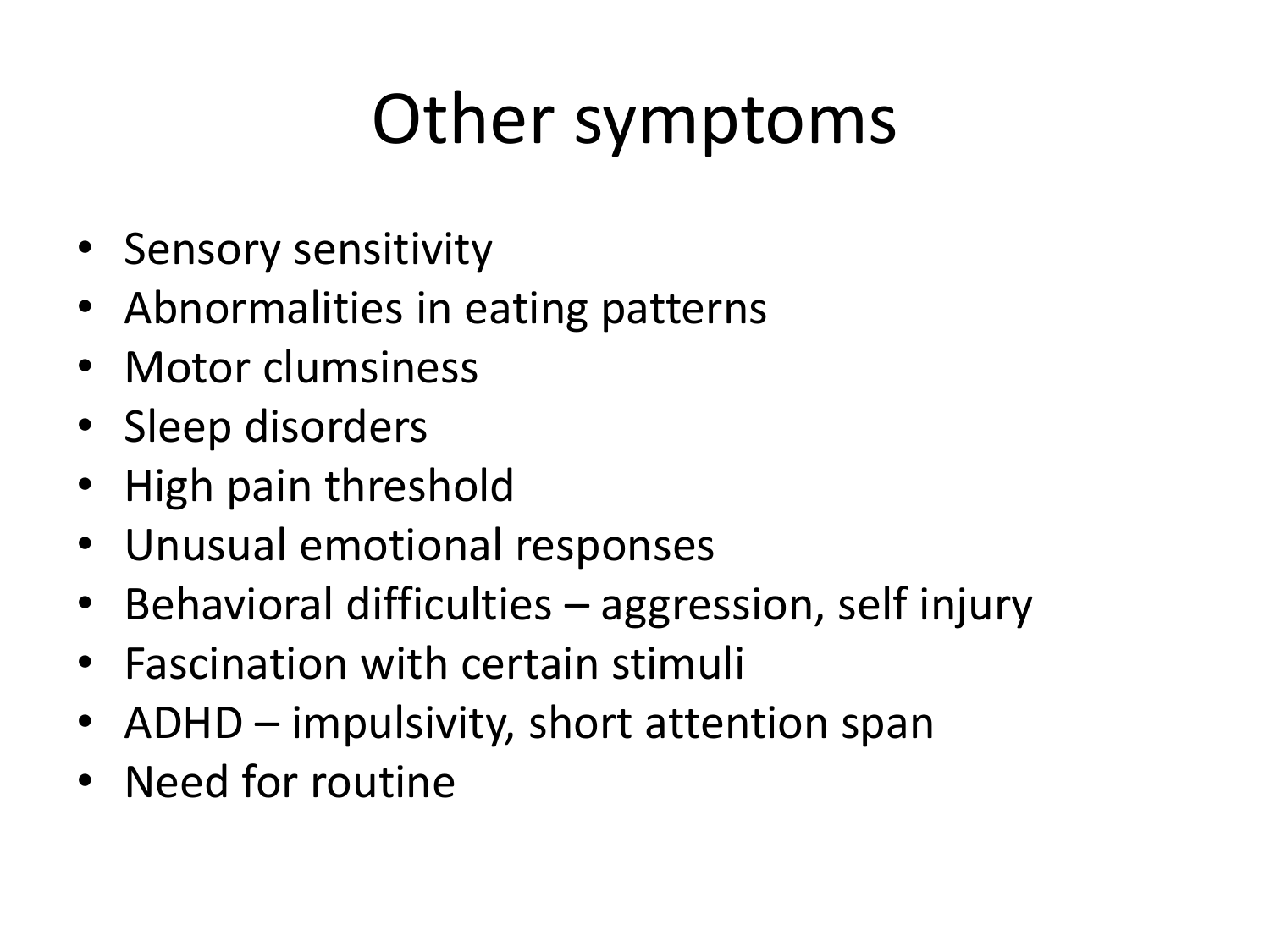- Teach concepts
- Use repeated trials.
- Be aware of difficulty generalizing concepts.
- May see rule-bound behavior, rigidity, inflexibility.
- May have trouble considering context when applying rules.
- May have difficulty coping with novel situations where rules are not known or there are no rules.
- May excel at details related to a narrow range of topics.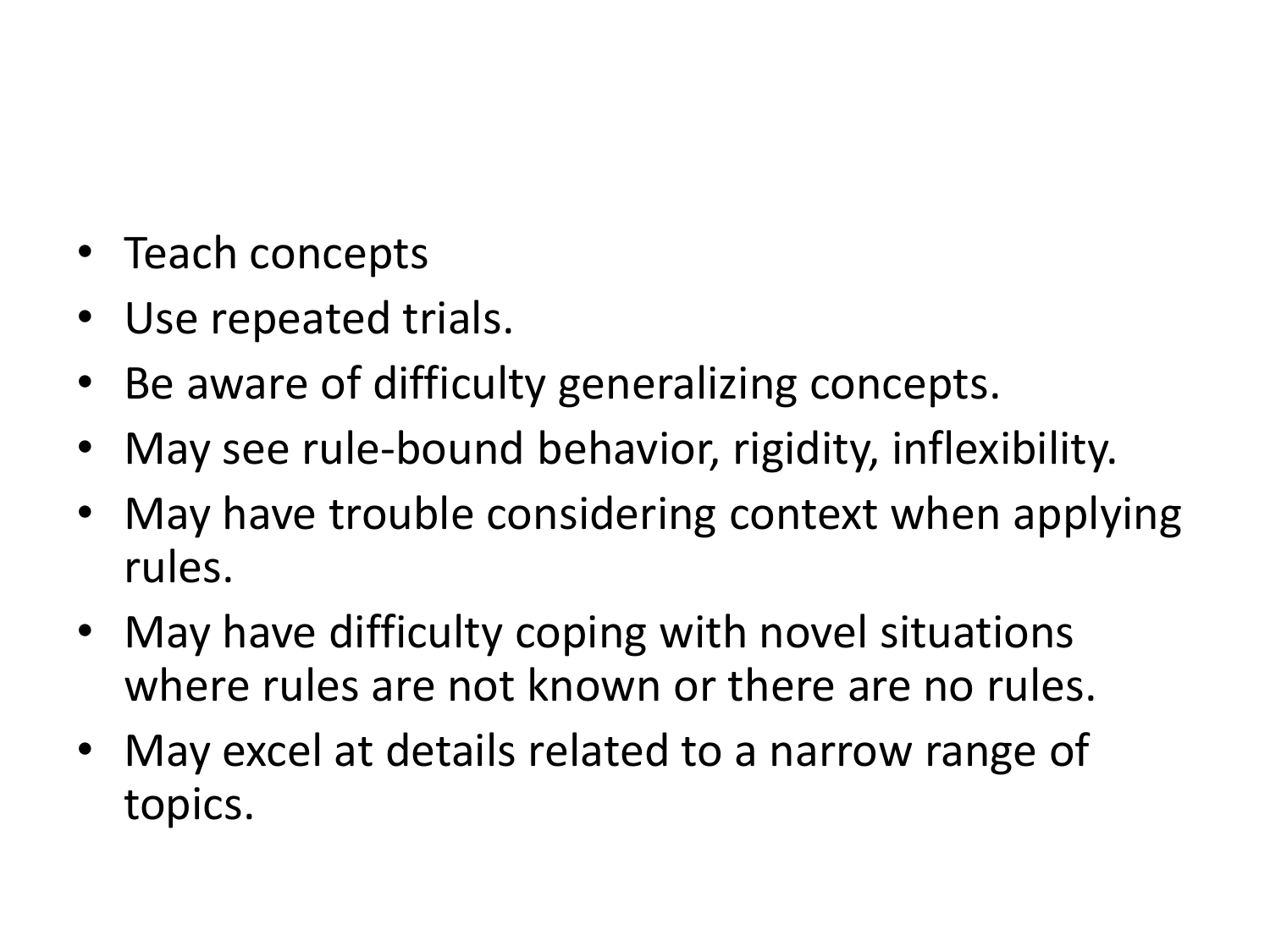## Theory of Mind

The ability to understand that others may have different thoughts or feelings than I have.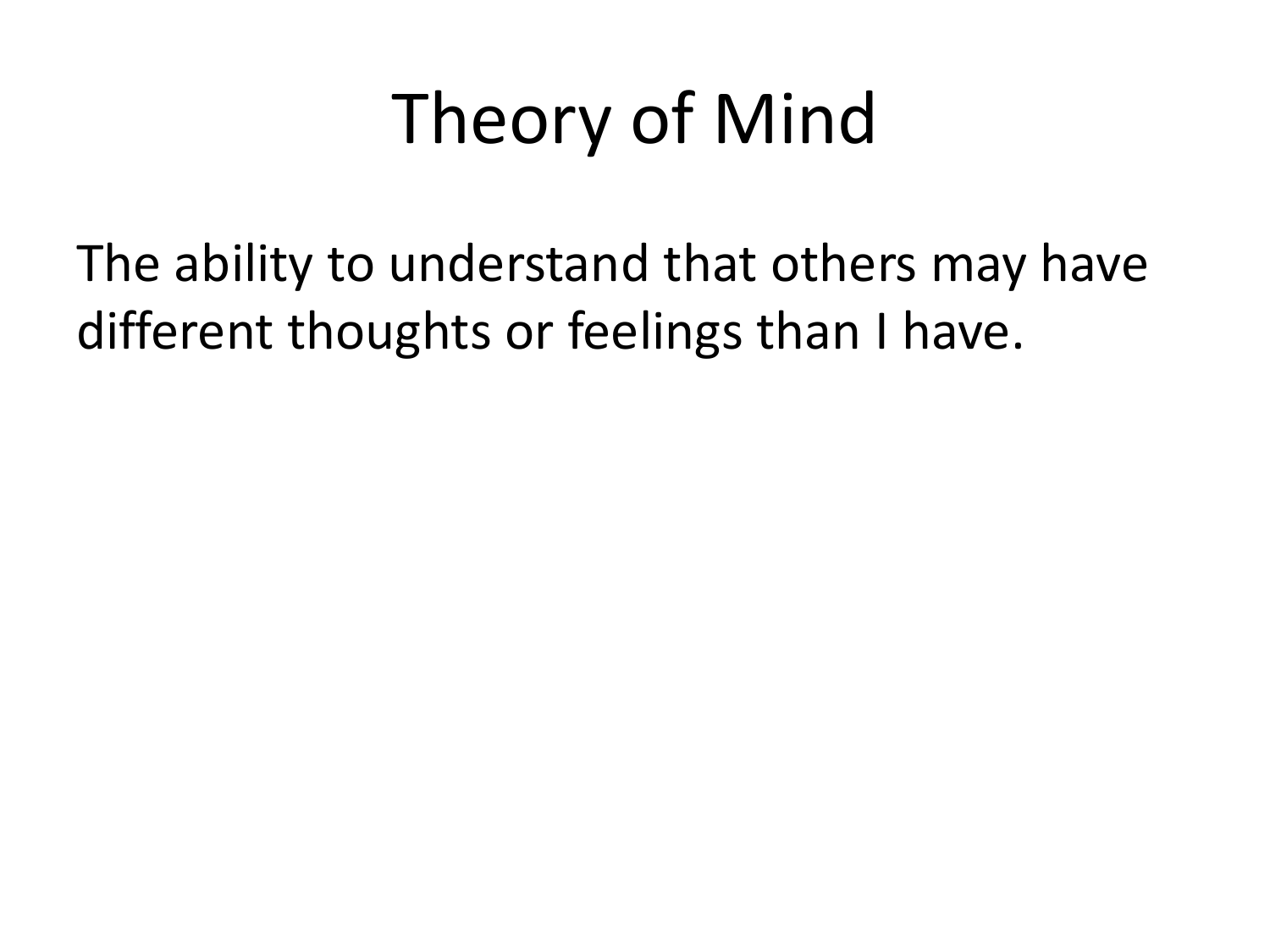#### Implications for the family

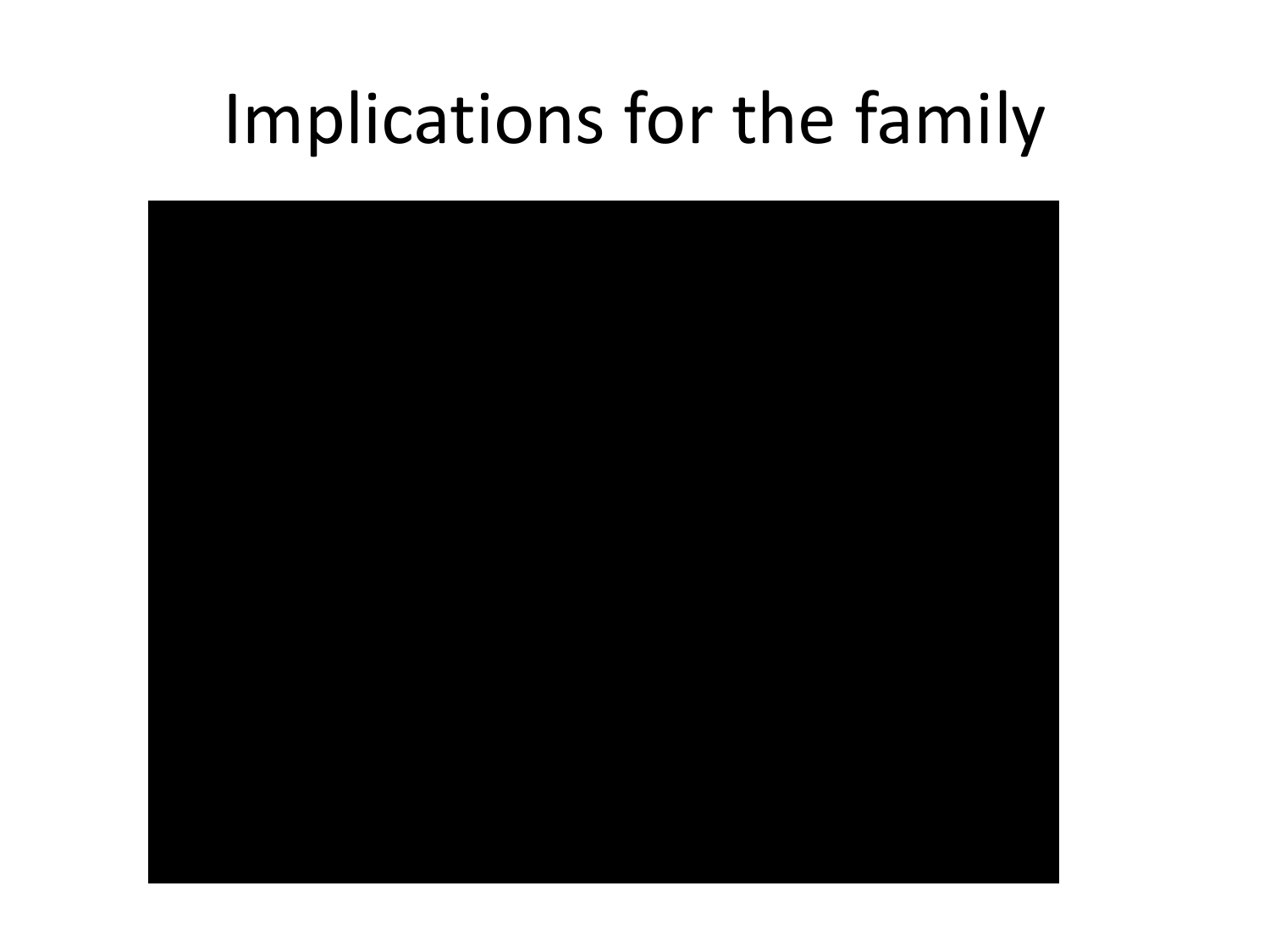## Universal Design

- Making the arts accessible and engaging for all participants.
- A framework for removing barriers by anticipating the needs for all participants
- Provides a blueprint for creating goals, methods, materials and presentations for everyone—not a single, one–size-fits-all solution but rather flexible approaches that can be customized and adjusted for individual needs.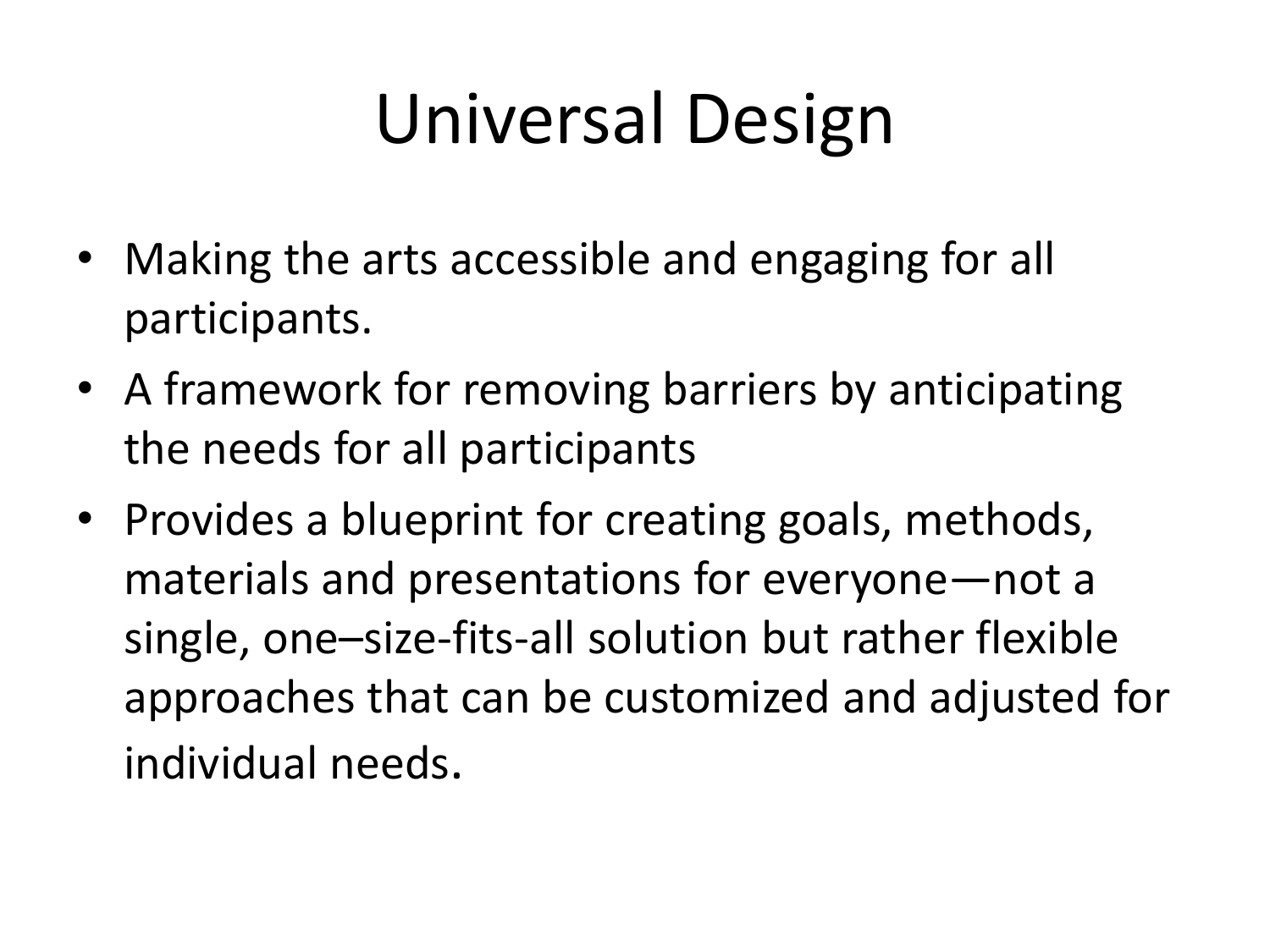### The Benefits:

For example, curb cuts in sidewalks were originally conceived to assist wheelchairs in navigating up and down sidewalks. But once installed on street corners, mothers with baby strollers, kids on bikes, and professionals with suitcases on wheels found the curb cuts equally beneficial. Soon, followers of universal design realized the modifications incorporated for people with disabilities actually benefited all users.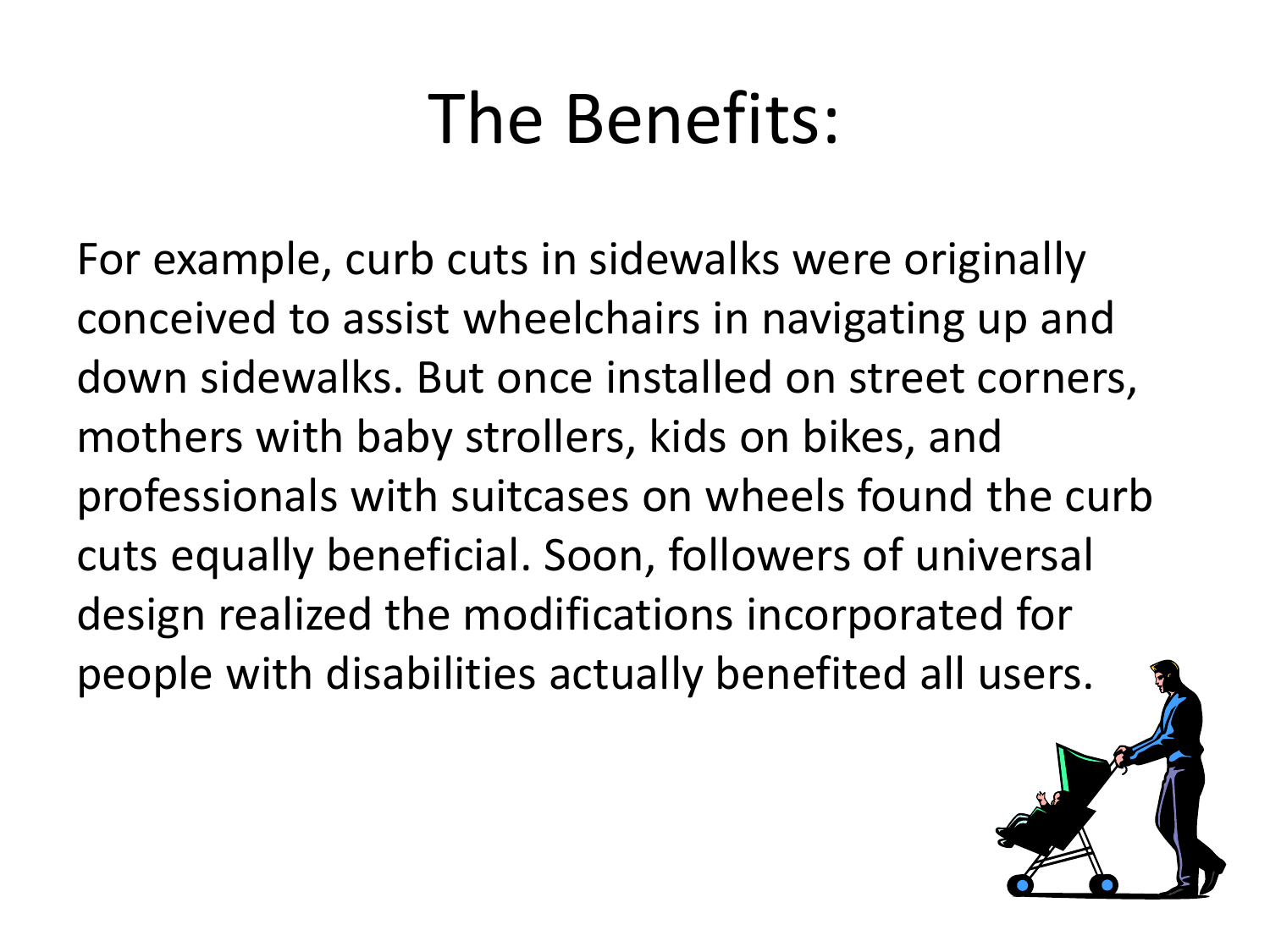## Universal Design

• Strategies and technology bridge gaps in participants skills, interests and needs.

• Accommodates participants different strengths and needs.

• Transforms participation into a more engaging, meaningful experience.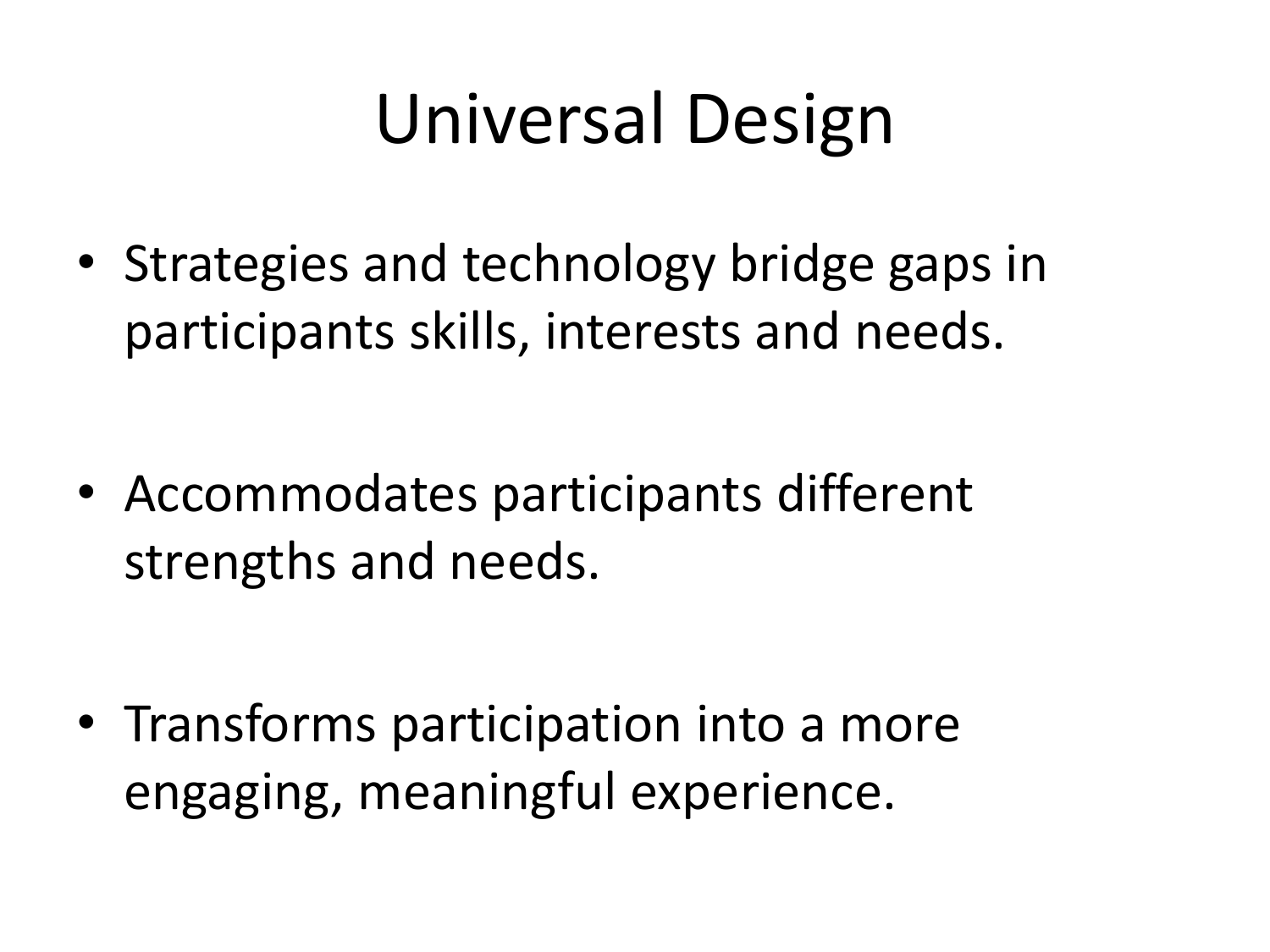#### Learning styles- how do you learn best

• Kinesthetic

• Visual

• Verbal

• Hearing

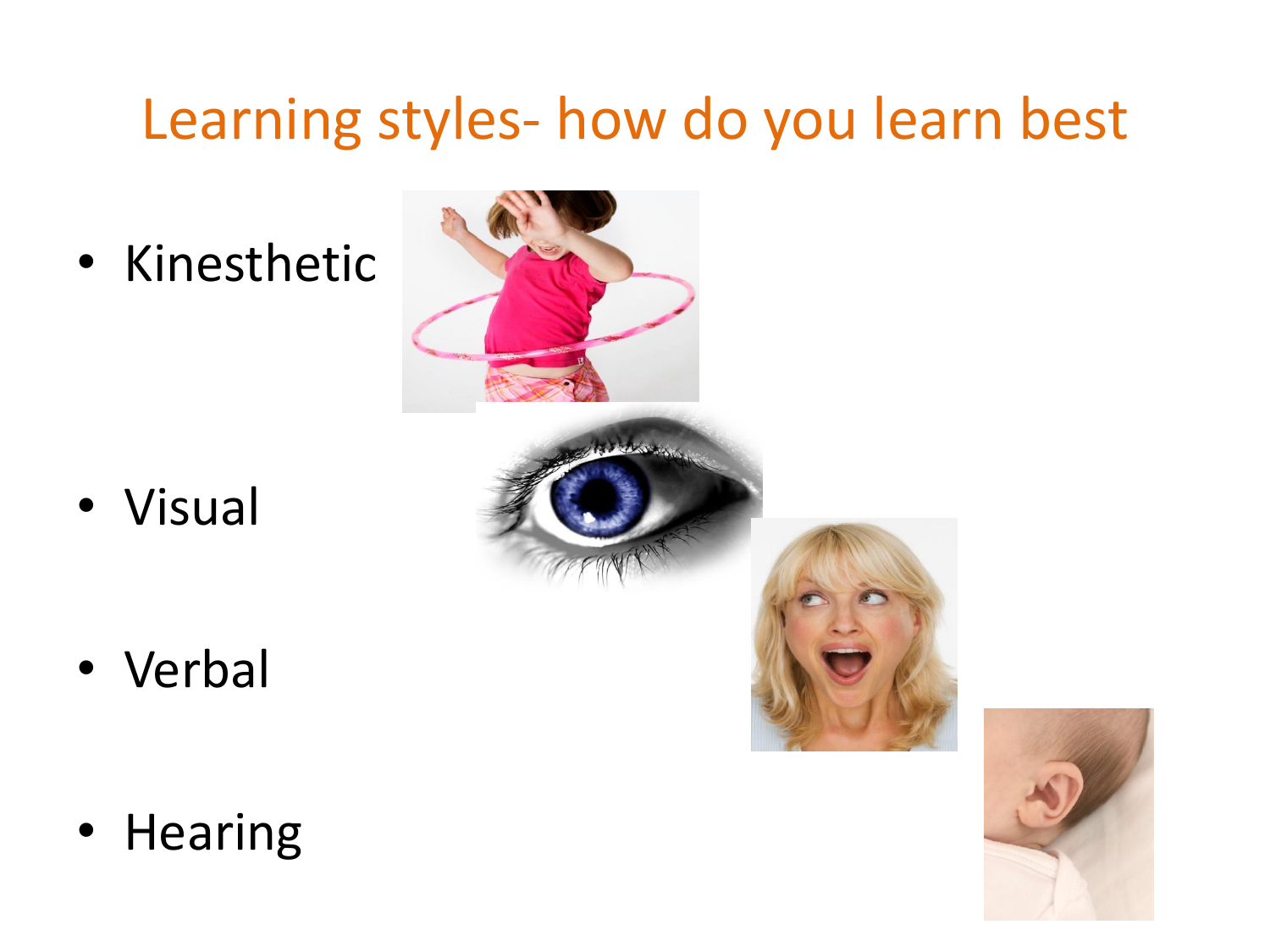## One size does not fit all

• 3 Principles of UDL

Presentation: provide multiple & flexible methods to acquire information and knowledge

Expression: provide multiple & flexible methods with alternatives for demonstrating what they have learned

Engagement: provide multiple & flexible methods to tap into their interests, challenge them appropriately and motivate them to participate.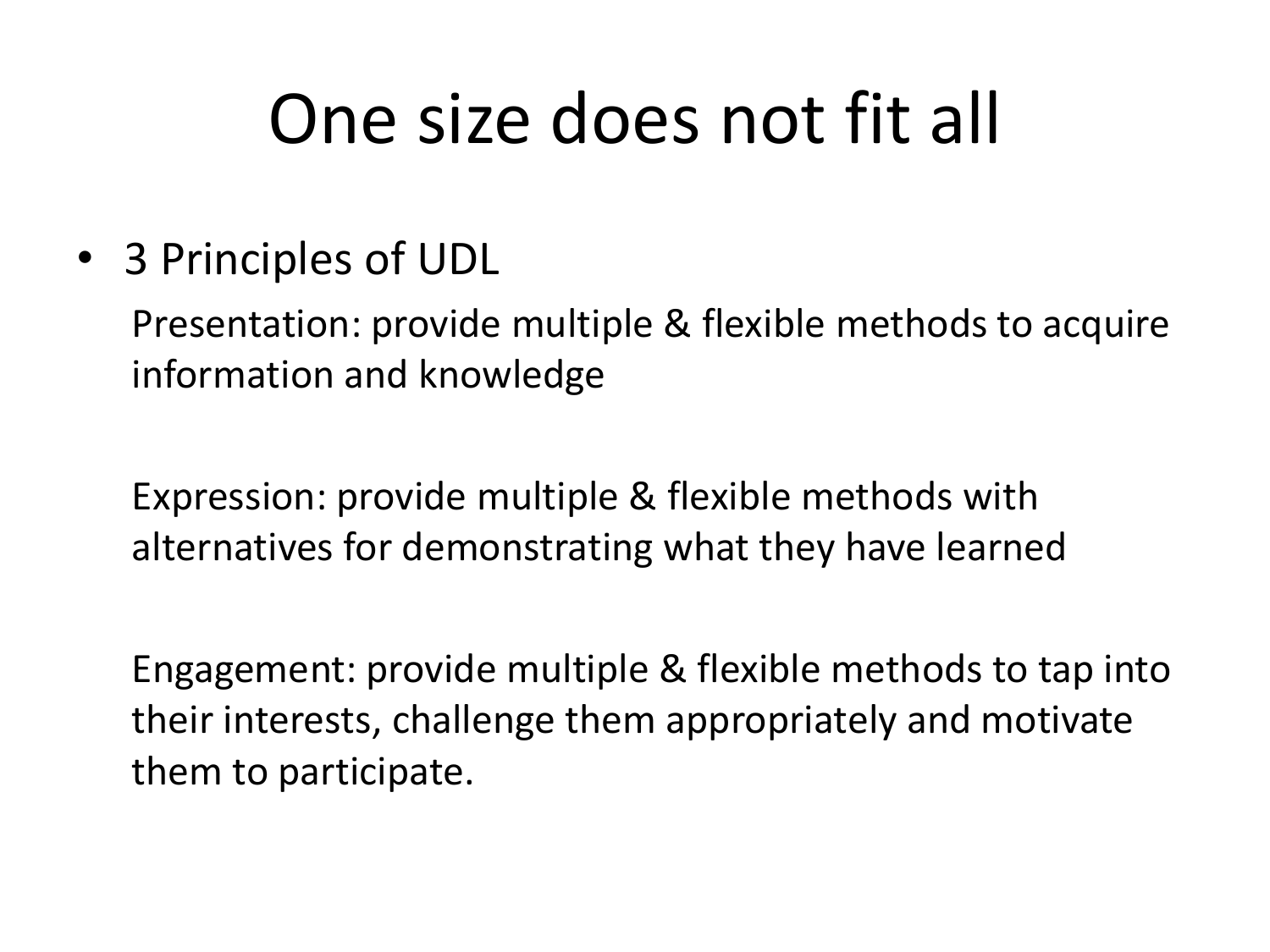# Why Include?

- Language of Us-Them
- Differentiation and adaptation should make the difference between presence and participation
- Include as spectator and participants
- Even if they do one thing, they've done one thing